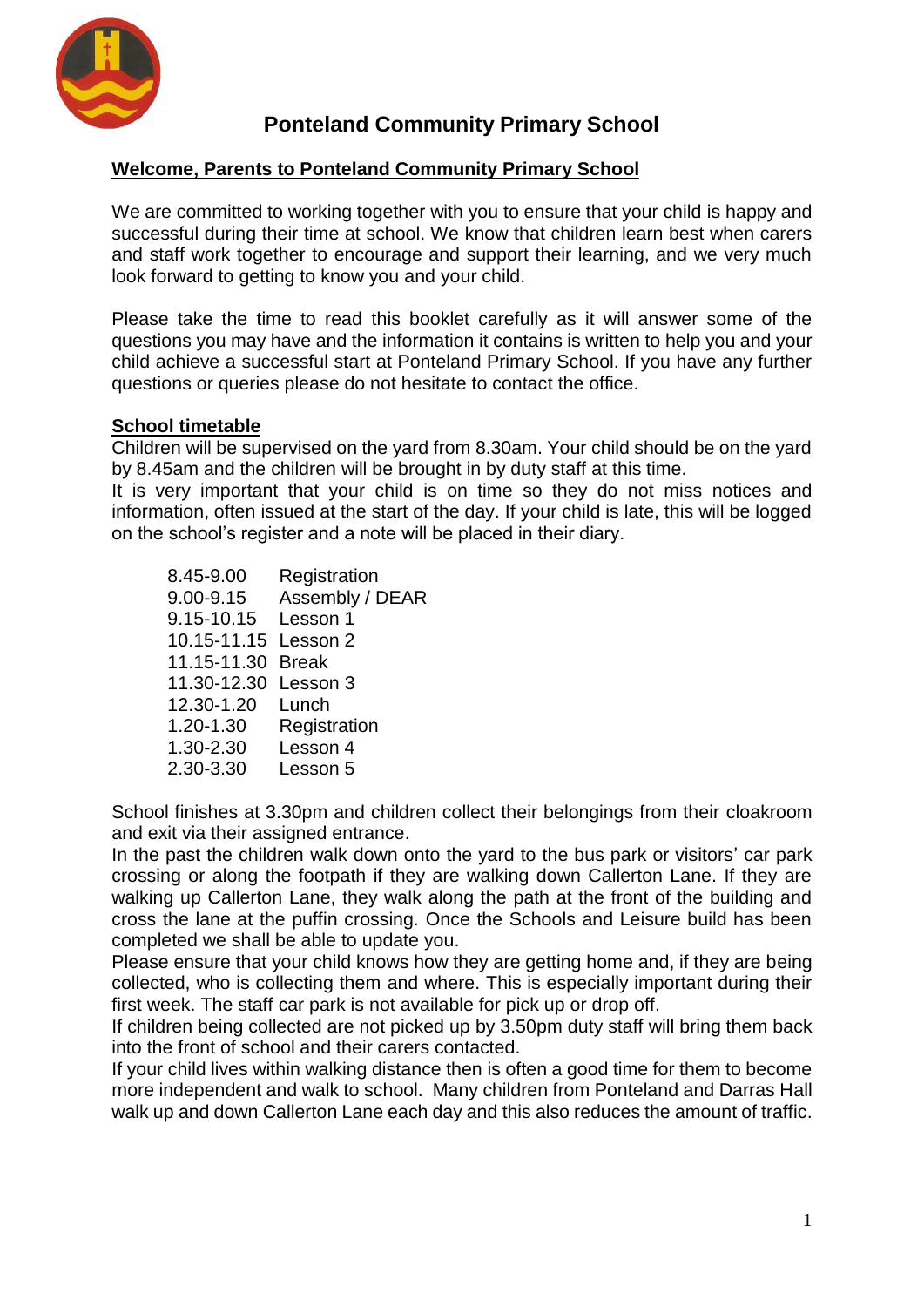#### **School clubs**

Children are informed about clubs for the forthcoming week on Fridays. This information is usually given to Form teachers. Children should make a note of the times of any clubs they wish to attend and organise to be collected from the club by their carer or parent.

We encourage children to become involved in after school clubs and to "give them a go" even if it is a sport or activity they have not done before. We find children make new friends, and often find sports or music activities they excel in, which helps to grow their confidence.

#### **Home-school diary**

You will find all of the information you require about the school's policies and procedures in your child's diary. Please ensure you have carefully read the sections at the start of the diary and complete details and signatures to show you have read it. It is especially important that we have your emergency contact details at the front of the diary. Please feel free to use the diary to communicate with staff and we will do likewise.

Diaries will be signed by form teachers every week and we ask that parents sign it weekly too. This ensures that any notes will be read and replied to, should children forget to show them to staff or parents.

#### **Contacting school**

Please feel free to write about any concerns you may have in your child's diary. And note if you wish a member of staff to call you. If the information is too sensitive for a note and you do not wish to write in the diary, please call the school office. The office staff will then put a note saying you have called in the member of staff's pigeon hole. Staff will try and call you as soon as possible. Please note that, due to teaching commitments, this is not always immediately possible but staff will always endeavour to call back on the same day.

#### **Uniform and equipment**

It is essential that all of your child's uniform, PE kit and equipment are named. This makes it easier to identify so your child can find it if it is left in a changing room or classroom and also makes it easier to return it to your child if it does get lost.

#### **Attendance**

Each year group runs a weekly attendance competition, showing each form's attendance and good attendance is celebrated at whole school assemblies. Obviously children cannot help being unwell but it is important that your child is in school for the maximum amount of time. Absence is authorised for music exams, school sporting fixtures and national competitions. Your child will need to have their passport signed (in their diary) by teachers and parents to show they are going to miss lessons.

Please try to make medical and dental appointments outside of schools hours (we understand this is not always possible; just put a note in the diary).

Holidays should be taken during school holidays. The demands and pace of the curriculum, especially as we 'mind the gaps' due to school closure and Covid-19, means that your child will miss vital teaching and learning if they are absent.

Historical research shows that children who miss school are less likely to achieve academically compared to those who are in school full time.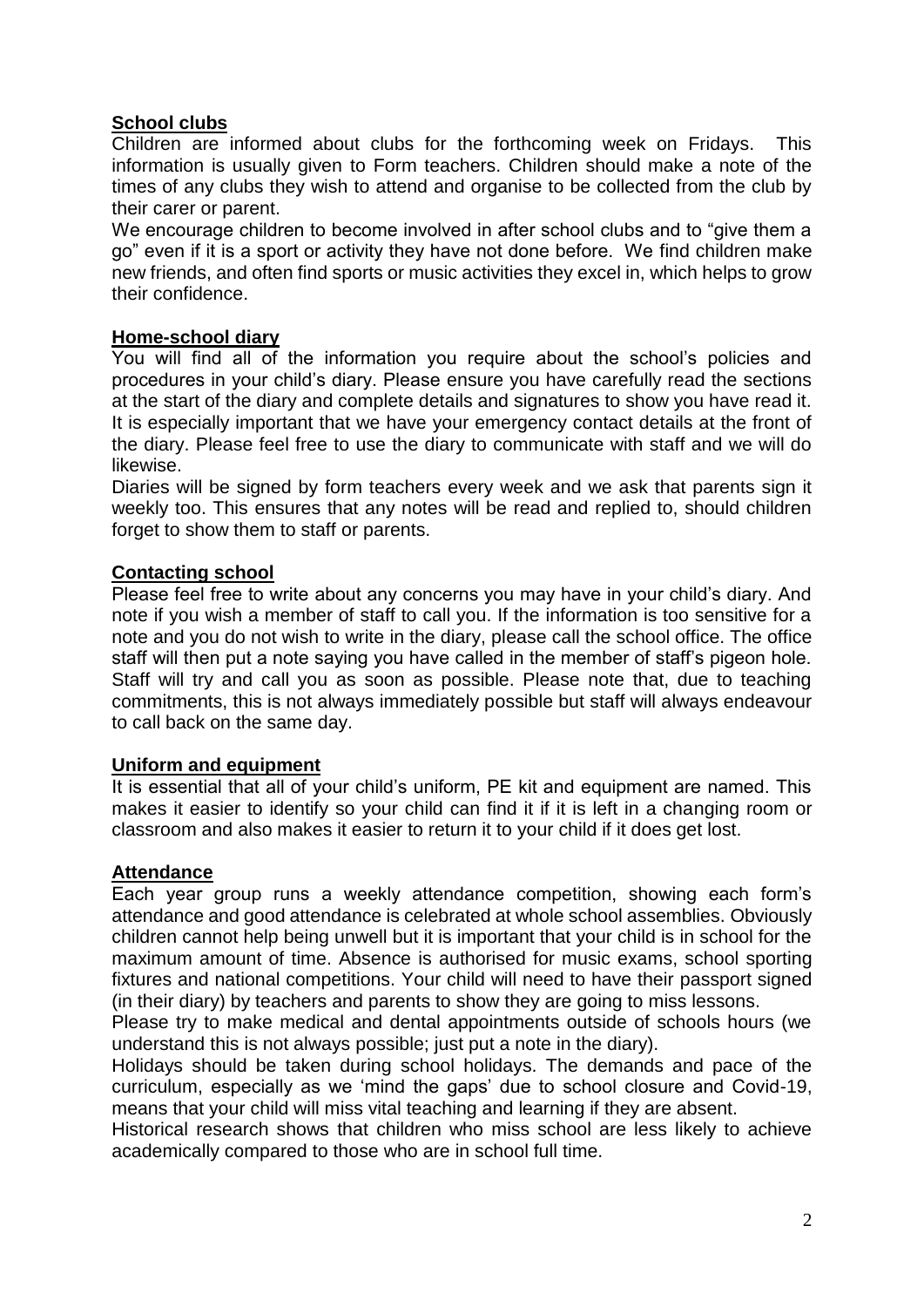#### Attainment in KS2 tests by levels of overall absence split into percentage point bands

Figure 1: Percentage of pupils achieving stated levels at the end of KS2 in the 2012/13 academic year by percentage of sessions missed over KS2



Figure 1 shows that in general the **higher the percentage of sessions missed** across the key stage, the **lower the likely level of attainment** at the end of KS2. **Pupils with no absence are 1.6 times more likely to achieve level 4 or above**, and 4.7 times more likely to achieve level 5 or above, than pupils that missed 15-20 per cent of all sessions. In September 2020 it is even more vital that children are in school as we introduce further interventions and bespoke learning.

(Reference: DfE report Feb 2015. The link between absence and attainment at KS2 and KS4)

#### **Social media**

In computing lessons children learn about staying safe online. They learn that:

- Anything posted online is there forever
- They should not say anything online that they would not say face to face
- Children must be at least 13 to have a Facebook account
- Any issues with using social networking that impact on school will be dealt with

Please help your child to be responsible online and do not condone them lying about their age to set up a Facebook account. Ensure their privacy settings on any internet account they do have are set at the highest level.

Over the last few years we have dealt with numerous issues related to online accounts, from bullying to inappropriate use of language and behaviour. Many of these incidents have taken form teachers and the senior staff several hours to unpick and takes staff away from their prime focus of teaching and learning.

Parents are always informed of any incidents involving their child and many have been upset, especially if they have been unaware that their child had been on line. In the most serious cases the police have been called.

Help the teaching staff to focus on teaching your child and not spend time sorting out issues which have occurred outside of school time.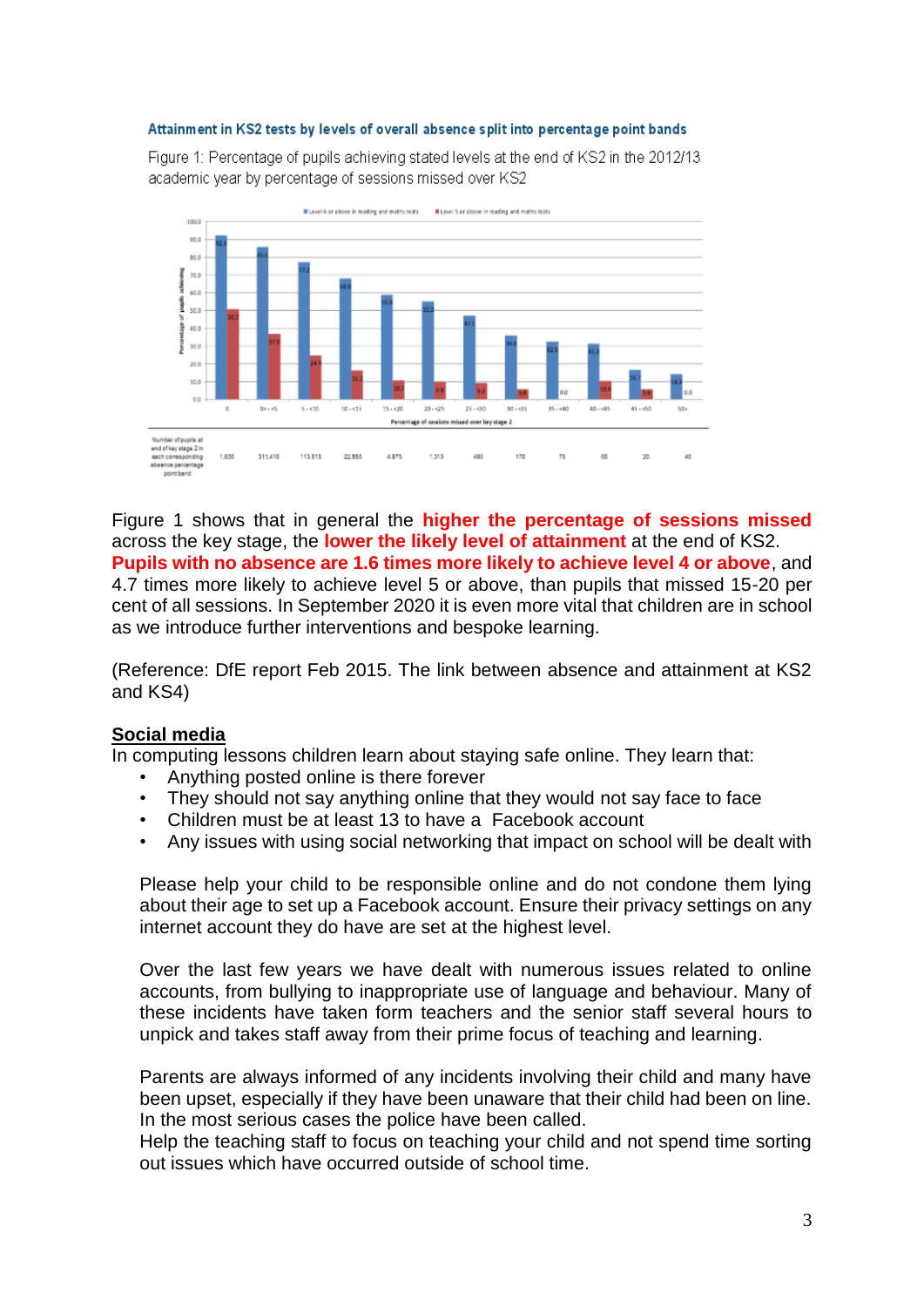Regarding the national curriculum, children will be assessed against key performance descriptors they are studying. Children may be assessed against variable descriptors depending on their ability. Children will be assessed as emerging, developing, secure or to have mastered the required skills.

With schools closed March 2020, children returning to school will naturally have some gaps in their learning. Staff pledge to 'mind the gaps' to ensure children catch up by using proven interventions, bespoke teaching and enjoying the challenge.

#### **Helping Your Child At Home**

This section of the booklet will help you in supporting your child's learning at home. There are some suggestions of ways in which you can help your child to learn and advice of how to help with homework. The most important message to give your child is that learning is fun.

Most of the learning you can do with your child at this stage in their development is through talking and playing games together. Talk to your child about what they are learning at school. Encourage them to find out things for themselves and to ask questions. Read books with your child.

#### **How you can help with homework.**

The teaching staff write the homework (subject, task and when it is due) on the board or interactive whiteboard for children to copy. Ask your child to show you what they have written in their homework diary and ask them to explain what they have to do.

Although homework in Key Stage 2 can be completed by children independently, we suggest parents and carers support their children's homework as this will make it most meaningful. However, this does not mean doing it for them!

If your child has a problem with homework e.g. they have tried to do it but do not understand how to, then write a note in their diary. If you anticipate your child is going to find it difficult to complete the homework due to a family event, e.g. a party for granny's 70<sup>th</sup> birthday, then write a note ahead of time and we may be able to arrange for them to do it in school or extend the deadline.

Make sure your child has a quiet place to work with no distractions. Talk through the activity with your child before they start.

Encourage and praise them when they have completed the activities.

Homework will be set to support and reinforce what has been taught, so, for example, children will only be asked to complete a topic in maths that has been taught in class.

## **Online homework**

We have subscribed to a number of online resources to help keep our teaching and the children's learning up to date.

Your child will be given their own personal log on details for each of these sites and will be shown how to use them in their lessons. Homework will sometimes be set from these sites.

#### **Maths**

For Maths we use the My Maths website, which includes lessons that cover the topics from the class lessons. If your child has My Maths homework and has forgotten how to complete the activity, they can view the lesson first before attempting the task. They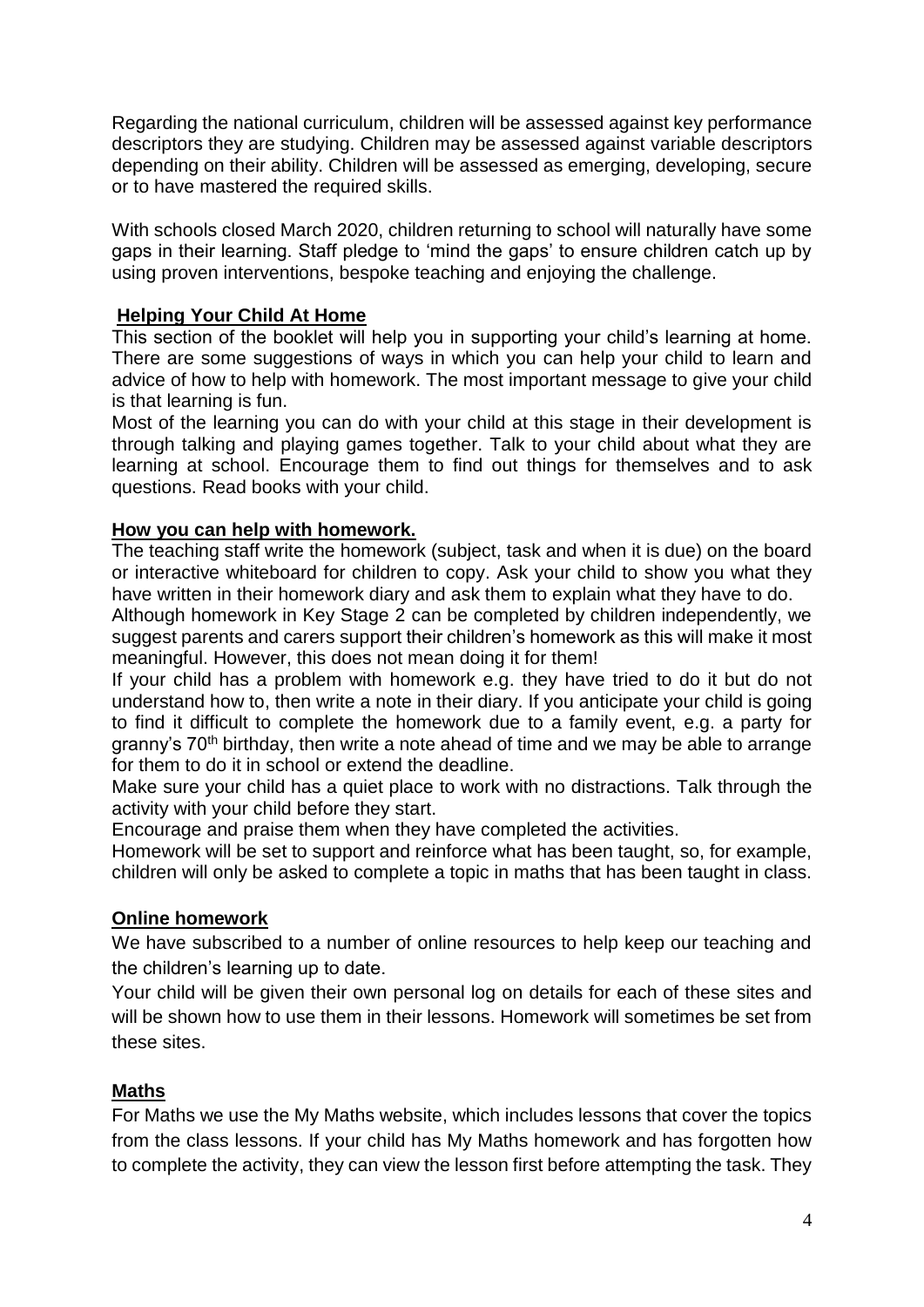can always re-do the task if they are not happy with their score. Tasks set will follow what has been taught in class.

We also use Abacus Active Learn for Maths. This is a new site which allows children to create an avatar and earn points to customise it once they have completed tasks set. We hope this will add to the fun of learning and as there are three levels, children will also be able to use this site to challenge themselves.

## **English**

We also use Abacus Active Learn for English. Texts will be set for children to read under the "Bug Club" tab. Little green bugs appear in the texts which prompt children to answer a question related to the text. If they complete these correctly they will be able to earn rewards which they can then "spend".

Each child will be given an individual log on name and will need to set a password. They should keep a note of this in their diary.

#### [www.activelearnprimary.co.uk](http://www.activelearnprimary.co.uk/)

Teachers will spend time demonstrating how to use both of these new resources before homework is set.

## **Reading**

Every child should have a reading book with them at school. At least two morning registration times each week are given over to DEAR (Drop everything and read). Each classroom has a collection of suitable books, which children can borrow and take home. Children are encouraged to try new authors and types of books. A suggested reading list is available on the website [http://ponteland.academy](http://ponteland.academy/) to help you on your visits to the library or bookshop.

Children are asked to log their reading every day. This should be done in their school diary, with your signature beside their log.

## **Tips on Hearing Your Child Read**

At parents' evenings, parents have told us they would like more information about helping their children read. Here are some suggestions on how you can help to make this a positive experience.

## **Choose a quiet time**

Set aside a quiet time with no distractions. Ten to fifteen minutes is usually long enough.

## **Make reading enjoyable**

Make reading an enjoyable experience. Sit with your child. Try not to pressurise if he or she is reluctant. Take turns and read a page each.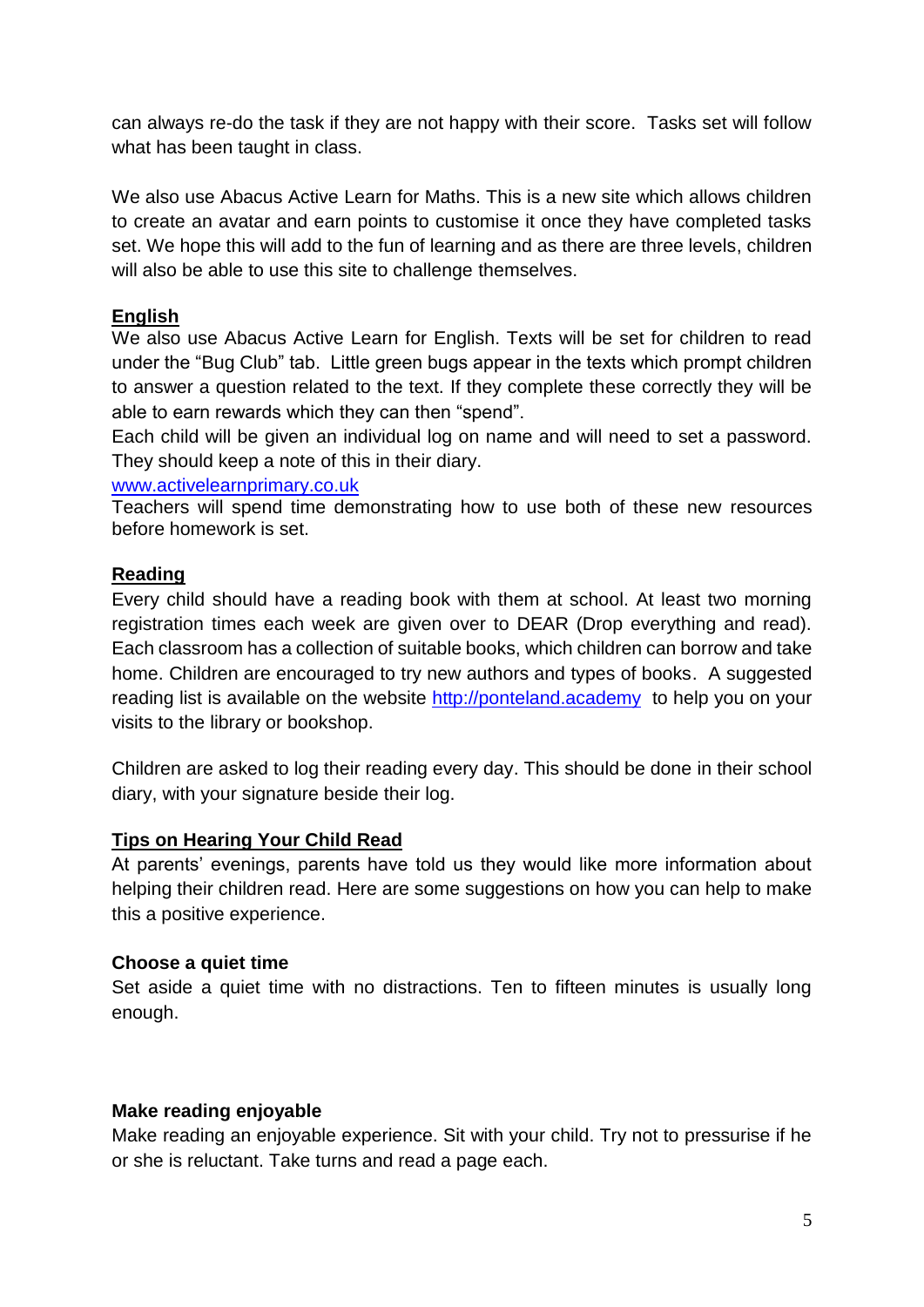#### **Maintain the flow**

If your child mispronounces a word do not interrupt immediately. Instead allow opportunity for self-correction. It is better to tell a child some unknown words to maintain the flow rather than insisting on trying to build them all up from the sounds of the letters. If your child does try to 'sound out' words, encourage the use of letter sounds rather than 'alphabet names'.

## **Be positive**

If your child says something nearly right to start with that is fine. Say 'Let's read it together' and point to the words as you say them. Boost your child's confidence with constant praise for even the smallest achievement.

## **Talk about the books**

There is more to being a good reader than just being able to read the words accurately. Being able to understand is vital. Talk to your child about the book; about the pictures, the characters, how they think the story will end and their favourite part. You will then see how well they have understood as you help them to develop good comprehension skills, including skills of inference and deduction.

## **Success is the key**

Remember 'Nothing succeeds like success'. Until your child has built up their confidence, it is better to keep to easier books. To avoid readers being reluctant, choose books with flow, a few challenging words and easy to understand text.

## **Visit a Library, bookshops; Google; or use a Kindle**

Encourage your child to use resources regularly and visit bookshops to browse the latest titles. Many bookshops have very knowledgeable staff who will only be too happy to advise you.

## **Variety is important**

Remember children need to experience a variety of reading materials e.g. picture books, hard backs, comics, magazines, poems, and information books. Even the back of cereal packets at breakfast is good!

## **Texts used in English lessons**

In addition to using online resources, we use recognised traditional texts to extend our children's reading and understanding. Many of these are used in set English lessons and in class PSHE lessons. We explore themes, characterisation and structure in depth and children keep a reading log for the texts in PSHE.